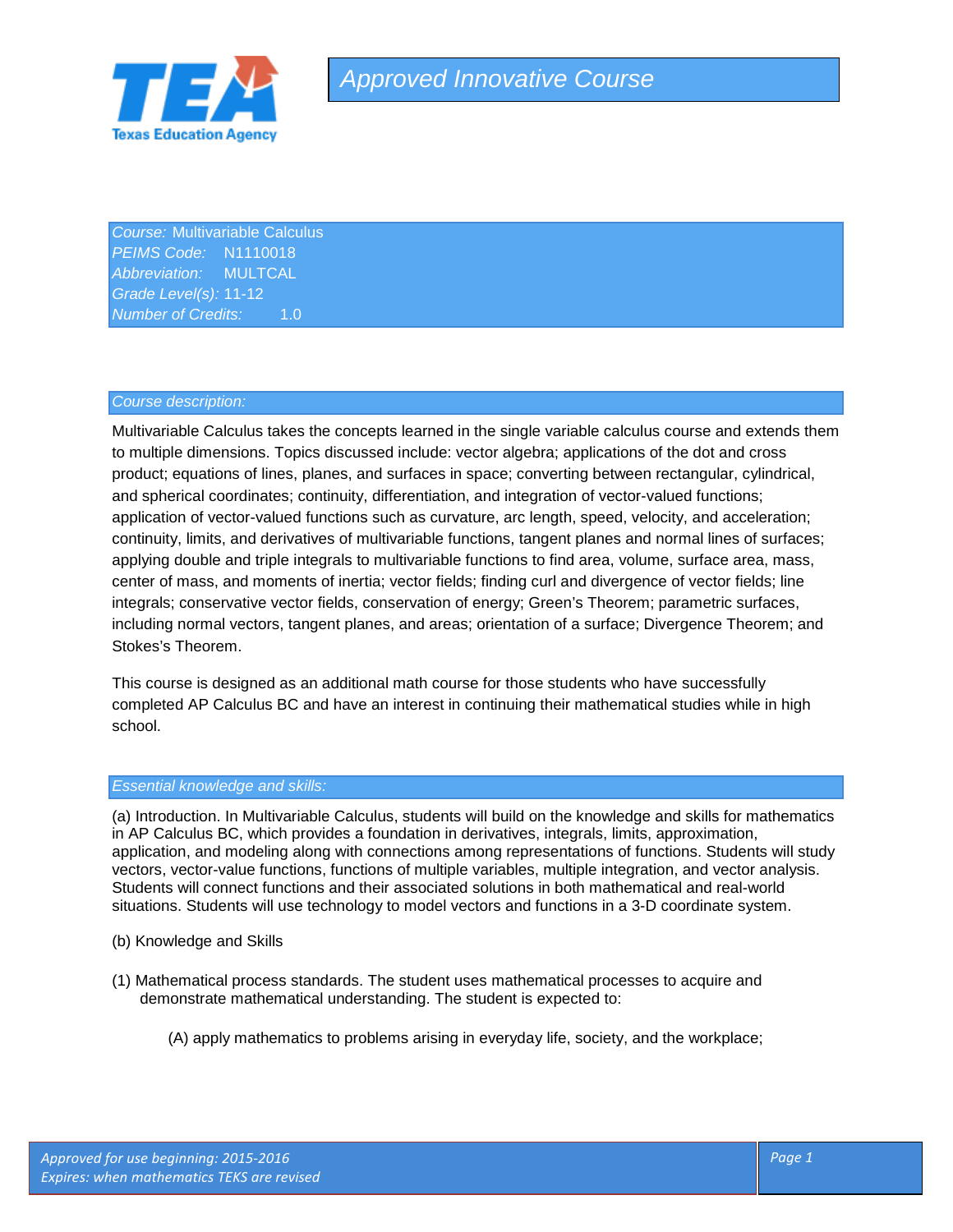

- (B) use a problem-solving model that incorporates analyzing given information, formulating a plan or strategy, determining a solution, justifying the solution, and evaluating the problem-solving process and the reasonableness of the solution;
- (C) select tools, including real objects, manipulatives, paper and pencil, and technology as appropriate, and techniques, including mental math, estimation, and number sense as appropriate, to solve problems;
- (D) communicate mathematical ideas, reasoning, and their implications using multiple representations, including symbols, diagrams, graphs, and language as appropriate;
- (E) create and use representations to organize, record, and communicate mathematical ideas;
- (F) analyze mathematical relationships to connect and communicate mathematical ideas; and
- (G) display, explain, and justify mathematical ideas and arguments using precise mathematical language in written or oral communication.
- (2) Vectors and Vector Operations. The student applies the mathematical process standards to develop improved fluency with vector operations including vector proofs and the ability to translate back and forth among the various ways to describe geometric properties, namely, in pictures, in words, in vector notation, and in coordinate notation. The student is expected to:
	- (A) represent vectors algebraically and geometrically;
	- (B) add, subtract, and find scalar multiples of vectors and interpret the results geometrically;
	- (C) calculate the cross product of two vectors;
	- (D) find the projection of a vector onto another vector;
	- (E) use properties of vectors to solve real world application problems involving force and motion;
	- (G) write equations of lines and planes and represent them parametrically, implicitly, symmetrically, graphically in a three-dimensional coordinate system;
	- (H) find the distances between points, lines, and planes in space; and
	- (I) identify the angle of inclination of planes in space.
- (3) Quadrics. The student applies the mathematical process standards to identify and analyze quadric surfaces. The student is expected to:
	- (A) identify and graph cylinders and quadric surfaces;
	- (B) use spherical coordinates to represent surfaces in space;
	- (C) identify the intersections of surfaces; and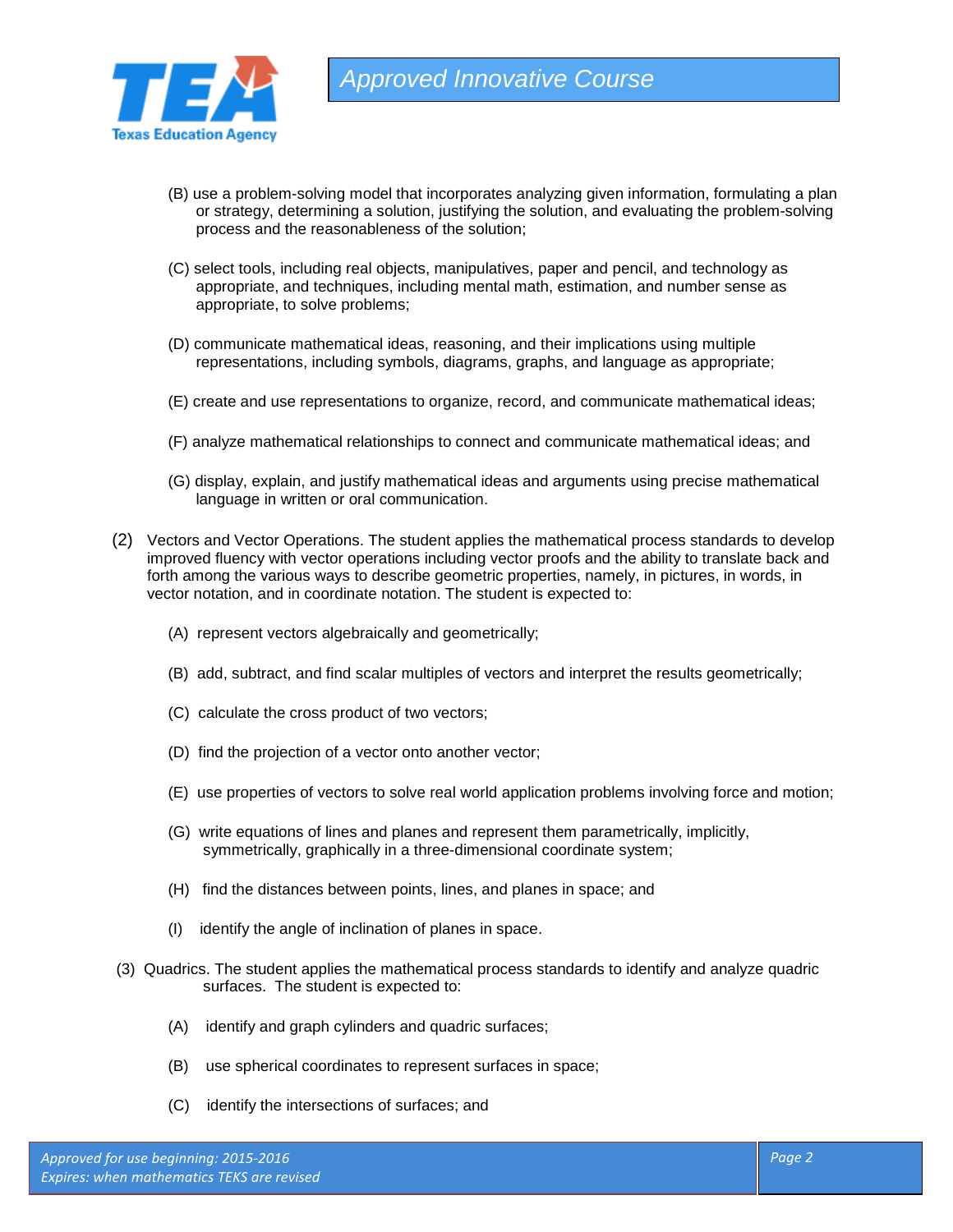

- (D) represent the equations of quadrics and cylinders in parametric, vector and graphical form.
- (4) Vector-Valued Functions. The student applies the mathematical process standards to analyze vector – valued functions. The student is expected to:
	- (A) analyze and sketch a space curve given by a vector-valued function;
	- (B) extend the concepts of limits and continuity to vector-valued functions;
	- (C) differentiate a vector-valued function; and
	- (D) integrate a vector-valued function.
- (5) Vector-Valued Functions. The student applies the mathematical process standards to recognize the relationship between vector-valued functions and position, velocity and acceleration of a particle moving through space. The student is expected to:
	- (A) describe the velocity and acceleration associated with a vector-valued function;
	- (B) use a vector-valued function to analyze projectile motion;
	- (C) find a unit tangent, unit normal and unit binormal vector at a point on a space curve;
	- (D) find the arc length of a space curve;
	- (E) equate the unit tangent, normal and binormal vectors to velocity, centripetal force and torque;
	- (F) use the arc length parameter to describe a plane curve or space curve; and
	- (G) find the curvature of a curve at a point on the curve.
- (6) Introduction to Functions of Several Variables. The student applies the mathematical process standards to extend the properties of functions to those with more than one variable and examine the graphical properties of functions of multiple variables. The student is expected to:
	- (A) describe a function of several variables with correct notation;
	- (B) sketch the graph and level curves, contour maps, traces of a function of two variables; and
	- (C) use computer graphics to graph a function of two variables.
- (7) Functions of Several Variables. The student applies the mathematical process standards to utilize the calculus of functions of several variables. The student is expected to:
	- (A) use the definition of the limit of a function of two variables;
	- (B) extend the concept of continuity to a function of two or three variables;
	- (C) find and use partial derivatives of functions of two or more variables;
	- (D) describe and extend the concepts of differentiability to functions of two variables; and
	- (E) apply and extend the Chain Rule to find the derivative of a compound function of two or more variables.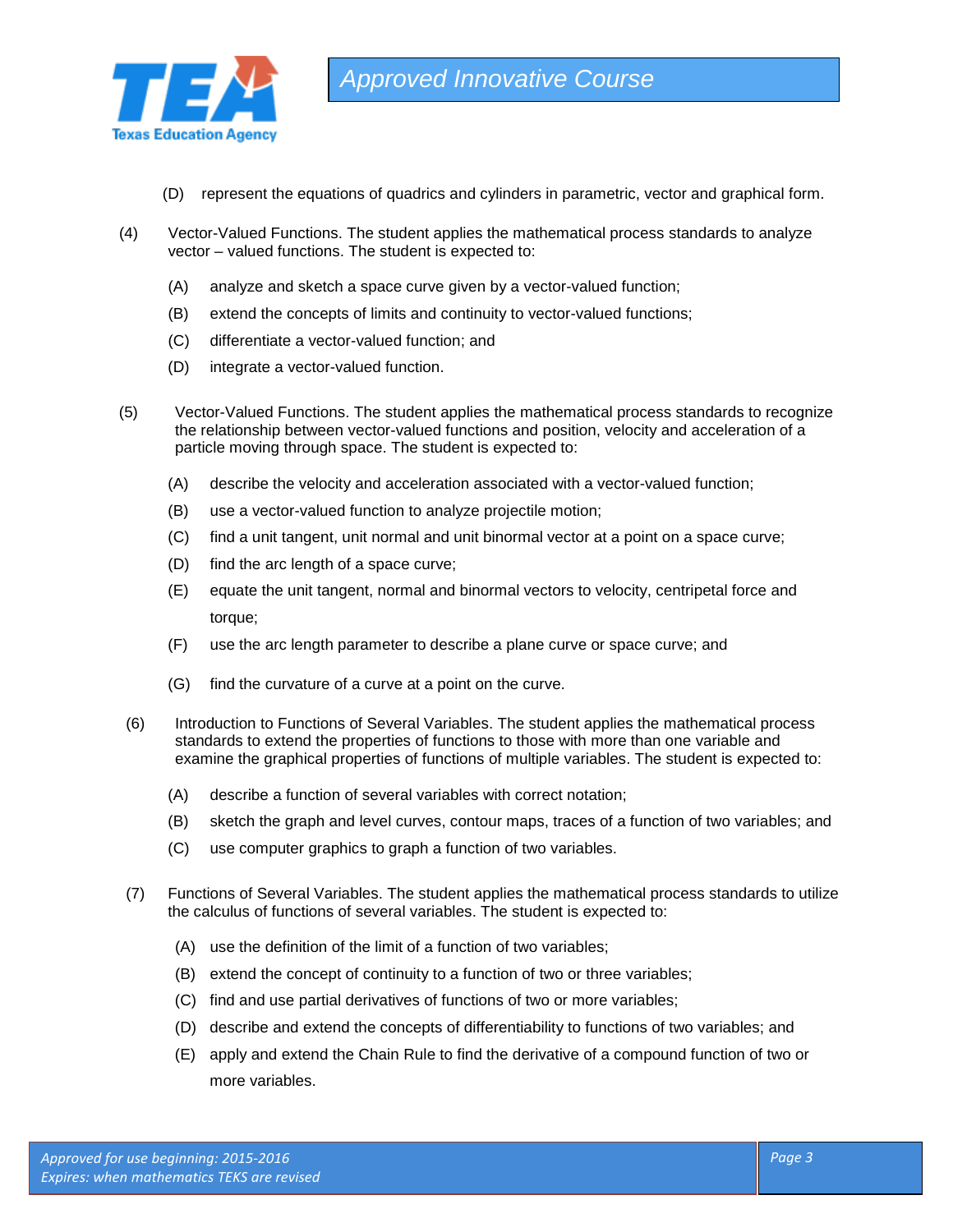

- (8) Partial Derivatives. The student applies the mathematical process standards to utilize partial derivatives. The student is expected to:
	- (A) find and use the gradient function of two variables to solve application problems;
	- (B) find directional derivatives and compare gradients of  $F(x, y)$  and  $F(x, y, z)$ ;
	- (C) write equations of tangent planes and normal lines to surfaces;
	- (D) identify critical points and find relative extrema of a function of two variables, including using the second partials test;
	- (E) use single variable methods to find absolute extrema along a boundary; and
	- (F) solve optimization problems using the Lagrange multipliers.
- (9) Multiple Integration. The student applies the mathematical process standards to find areas and volumes of regions. The student is expected to:
	- (A) evaluate an iterated integral and use it to find the area of a plane region;
	- (B) use a double integral to represent the volume of a solid region;
	- (C) use properties of double integrals;
	- (D) evaluate a double integral an iterated integral;
	- (E) solve problems involving applications of double integrals;
	- (F) use a triple integral to find volume of a solid region; and
	- (G) find the center of mass and moments of inertia of a solid region.
- (10) Multiple Integration Conversions. The student applies the mathematical process standards to evaluate multiple integrals. The student is expected to:
	- (A) use polar coordinates to aid in the evaluation of a multiple integrals;
	- (B) use spherical coordinates to aid in the evaluation of a multiple integrals;
	- (C) convert from rectangular to cylindrical to spherical coordinates and apply conversions to solve iterated integrals;
	- (D) use a Jacobian to simplify the region a multiple integral is being evaluated over; and
	- (E) change the order of integration to allow for the integration of a multiple integral.
- (11) Vector Analysis. The student applies the mathematical process standards to understand and explore vector calculus. The student is expected to:
	- (A) describe a vector field;
	- (B) determine whether a vector field is conservative;
	- (C) find the curl and divergence of a vector field;
	- (D) understand and apply the concept of a piecewise smooth curve; and
	- (E) find the potential function of a conservative vector field.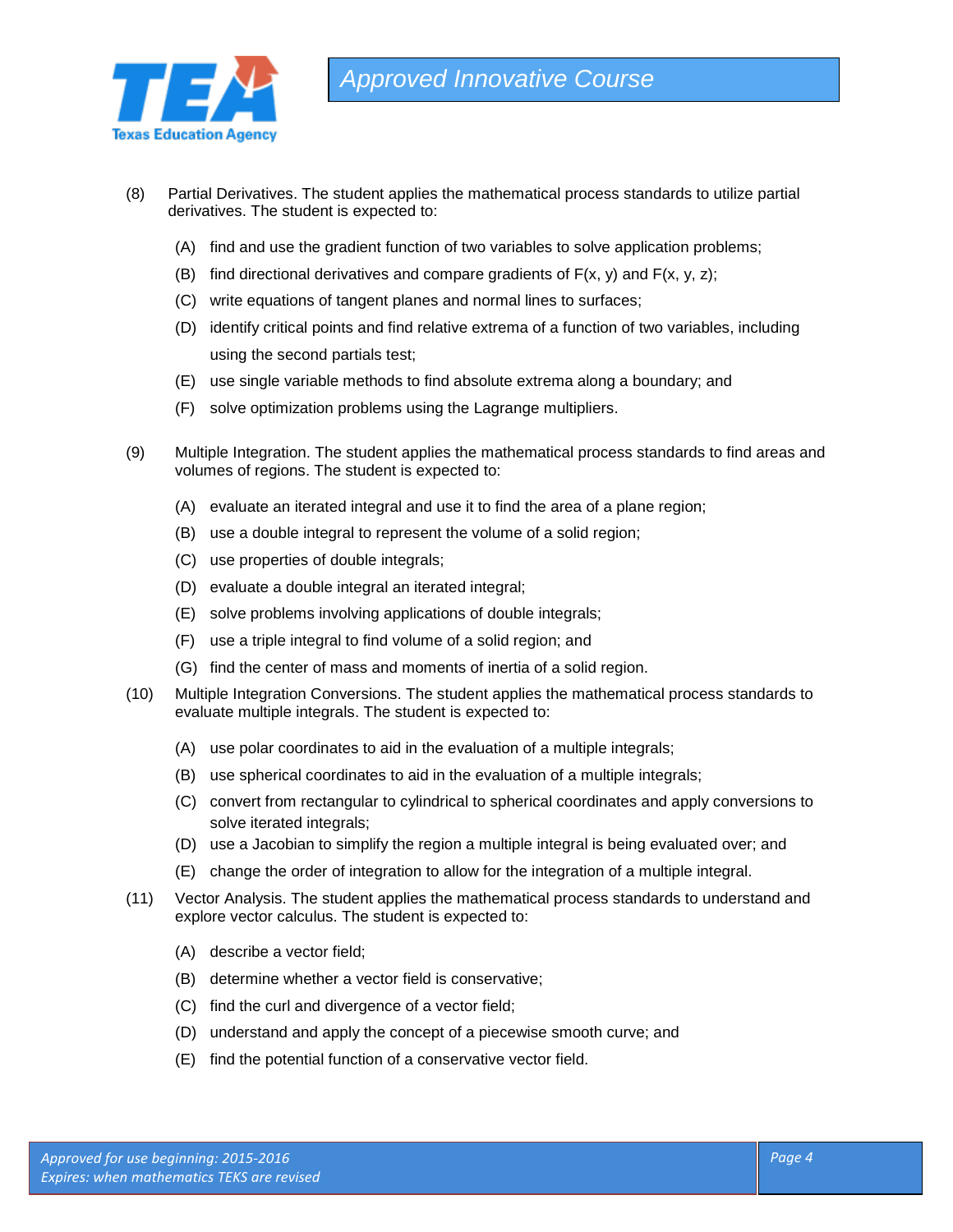

- (12) Line and Surface Integrals. The student applies the mathematical process standards to evaluate line and surface integrals over a path. The student is expected to:
	- (A) write and evaluate a line integral and a line integral of a vector field;
	- (B) write and evaluate a line integral in differential form;
	- (C) understand and apply the Fundamental Theorem of Line Integrals;
	- (D) apply Green's Theorem and discover its application to finding the area inside the path given;
	- (E) find a set of parametric equations to represent a surface; and
	- (F) find a normal vector and a tangent plane to a parametric surface.
- (13) Line and Surface Areas. The student applies the mathematical process standards to evaluate line and surface areas over a vector field. The student is expected to:
	- (A) find the area of a parametric surface;
	- (B) evaluate a surface integral as a double integral;
	- (C) evaluate a surface integral for a parametric surface;
	- (D) determine the orientation of a surface;
	- (E) understand the concept of a flux integral;
	- (F) understand and use Divergence Theorem;
	- (G) understand and apply Stoke's Theorem; and
	- (H) use curl to analyze the motion of a rotating liquid.

#### *Description of specific student needs this course is designed to meet:*

The Multivariable Calculus course was developed to address the needs of students who complete AP Calculus BC in their junior year or earlier. This course provides mathematical enrichment to students who would not otherwise be served.

# *Major resources and materials:*

*Cengage Calculus 10th Edition*. 3-D graphing feature of the TI-Npire CX , TI 89, and software such as Winplot, Wolfram-Alpha, and Sage to model multivariable topics.

### *Suggested course activities:*

Small group exploration projects will be provided based on students' future career interests.